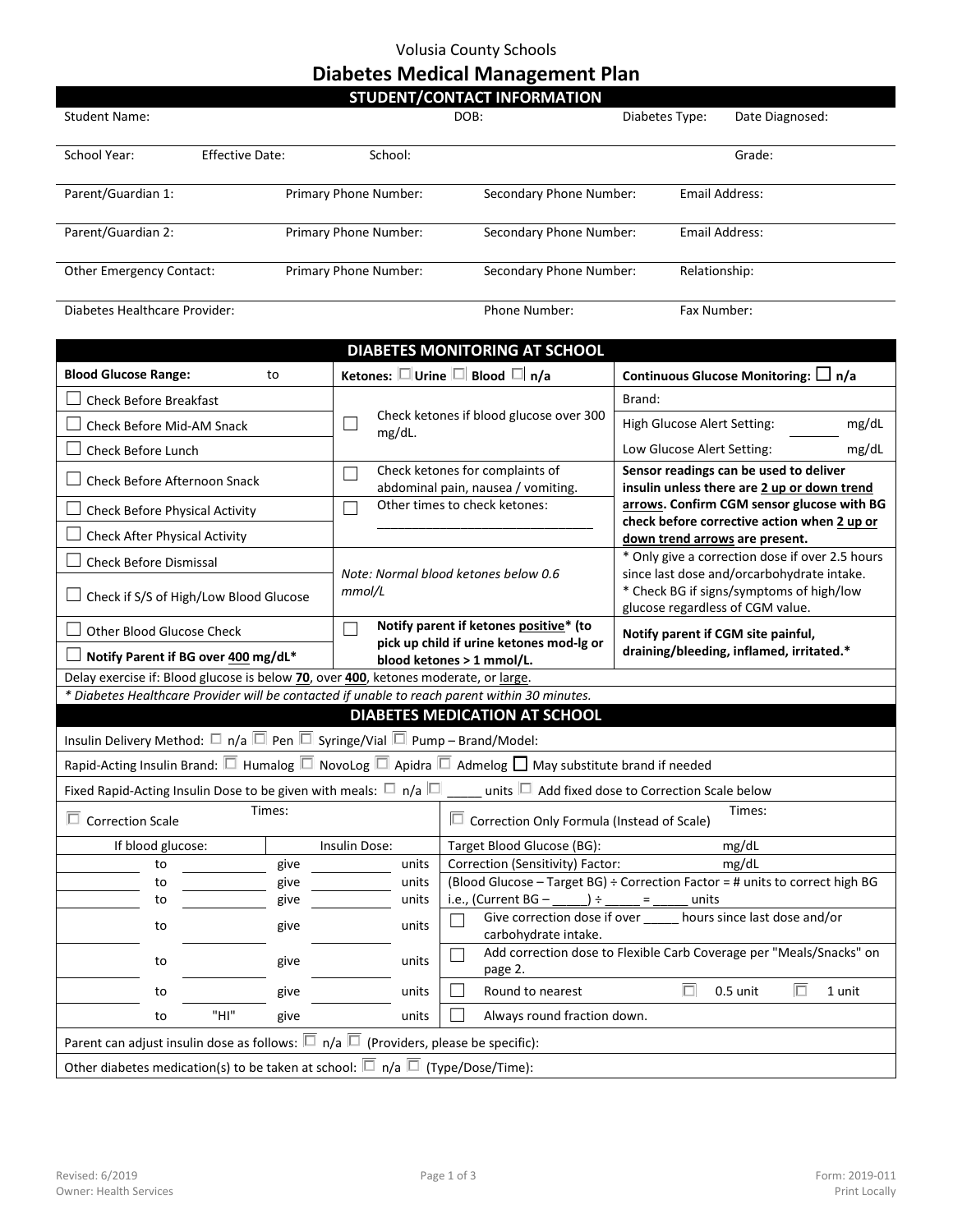Student Name: \_\_\_\_\_\_\_\_\_\_\_\_\_\_\_\_\_\_\_\_\_\_\_\_

|                                                                                                                                                                                                                                                                                   |                                                                                                                                                             |      |                                               |                                          |                                                              |                                     | Student Name:                         |                  |                        |                               |
|-----------------------------------------------------------------------------------------------------------------------------------------------------------------------------------------------------------------------------------------------------------------------------------|-------------------------------------------------------------------------------------------------------------------------------------------------------------|------|-----------------------------------------------|------------------------------------------|--------------------------------------------------------------|-------------------------------------|---------------------------------------|------------------|------------------------|-------------------------------|
|                                                                                                                                                                                                                                                                                   |                                                                                                                                                             |      |                                               | <b>MEALS/SNACKS</b>                      |                                                              |                                     |                                       |                  |                        |                               |
| Meal/Snack                                                                                                                                                                                                                                                                        |                                                                                                                                                             | Time |                                               | <b>Carbohydrate Target</b><br>As Desired | Flexible Carb Coverage (Insulin : Carb Ratio +/- Correction) |                                     |                                       |                  |                        |                               |
| <b>Breakfast</b>                                                                                                                                                                                                                                                                  |                                                                                                                                                             |      |                                               | grams                                    | 1 unit:                                                      |                                     | grams                                 |                  | Add Correction (pg. 1) |                               |
| Mid-AM Snack                                                                                                                                                                                                                                                                      |                                                                                                                                                             |      |                                               | grams                                    |                                                              | 1 unit:                             | grams                                 |                  |                        | Add Correction (pg. 1)        |
| Lunch                                                                                                                                                                                                                                                                             |                                                                                                                                                             |      |                                               | grams                                    |                                                              | 1 unit:                             | grams                                 |                  |                        | Add Correction (pg. 1)        |
| Mid-PM Snack                                                                                                                                                                                                                                                                      |                                                                                                                                                             |      |                                               | grams                                    |                                                              | 1 unit:                             | grams                                 |                  |                        | Add Correction (pg. 1)        |
| Before/After Physical Activity                                                                                                                                                                                                                                                    |                                                                                                                                                             |      |                                               | grams                                    |                                                              | $\Box$ 1 unit:                      | grams                                 |                  |                        | $\Box$ Add Correction (pg. 1) |
| Other:                                                                                                                                                                                                                                                                            |                                                                                                                                                             |      |                                               | grams                                    |                                                              | $\perp$ 1 unit:                     | grams                                 |                  |                        | Add Correction (pg. 1)        |
| Pre-meal insulin can be given after meal based on pre-meal<br>Meal/snack should be timed at least<br>hours after last meal/snack<br>if BG to be checked.<br>BG if student's carbohydrate intake is unpredictable.                                                                 |                                                                                                                                                             |      |                                               |                                          |                                                              |                                     |                                       |                  |                        |                               |
|                                                                                                                                                                                                                                                                                   |                                                                                                                                                             |      | HIGH BLOOD GLUCOSE (HYPERGLYCEMIA) MANAGEMENT |                                          |                                                              |                                     |                                       |                  |                        |                               |
| Student's Usual Signs and Symptoms (Mark all that apply):                                                                                                                                                                                                                         |                                                                                                                                                             |      |                                               |                                          |                                                              |                                     |                                       |                  |                        |                               |
| <b>High Blood</b><br>Glucose:<br>(Over 240 mg/dL)                                                                                                                                                                                                                                 | Increased thirst<br>and/or urination                                                                                                                        |      | Hunger                                        | Headache                                 |                                                              | $\Box$ Fatigue /<br>Drowsiness      | ப<br>Dry Skin                         | Muscle Aches     | Weakness /             | Blurred<br>Vision             |
| <b>Very High Blood</b><br>Glucose:<br>(Over 400 mg/dL)                                                                                                                                                                                                                            | Nausea / Vomiting<br>/ Abdominal Pain                                                                                                                       |      | <b>Dizziness</b>                              | Extreme<br>$\Box$<br>Thirst              |                                                              | $\Box$ Fruity<br><b>Breath Odor</b> | $\Box$<br>Altered<br><b>Breathing</b> | $\Box$<br>Other: |                        |                               |
| <b>High Blood Glucose Treatment:</b>                                                                                                                                                                                                                                              |                                                                                                                                                             |      |                                               |                                          |                                                              |                                     |                                       |                  |                        |                               |
| $\mathcal{L}$                                                                                                                                                                                                                                                                     | See correction insulin instructions under "Diabetes Medications at School" on pg. 1.                                                                        |      |                                               |                                          |                                                              |                                     |                                       |                  |                        |                               |
|                                                                                                                                                                                                                                                                                   | Check "Ketones" (see Diabetes Monitoring).                                                                                                                  |      |                                               |                                          |                                                              |                                     |                                       |                  |                        |                               |
| If urine ketones are negative to trace (blood 0-1 mmol/L) without symptoms, give insulin correction dose (see Diabetes Medications), give<br>$\Box$<br>8-10 oz. sugar-free fluid/hour, and send back to class with frequent bathroom privileges.                                  |                                                                                                                                                             |      |                                               |                                          |                                                              |                                     |                                       |                  |                        |                               |
| $\overline{\phantom{a}}$                                                                                                                                                                                                                                                          | Re-check blood glucose in 60 minutes if previous blood sugar was over 400 mg/dL.                                                                            |      |                                               |                                          |                                                              |                                     |                                       |                  |                        |                               |
| $\overline{\phantom{a}}$                                                                                                                                                                                                                                                          | Delay next meal/snack until blood glucose is below 250 mg/dL if previous blood sugar was over 400 mg/dL.                                                    |      |                                               |                                          |                                                              |                                     |                                       |                  |                        |                               |
| $\mathcal{L}$                                                                                                                                                                                                                                                                     | If urine ketones are moderate to large (blood over 1 mmol/L) notify parent and call diabetes healthcare provider for insulin dose                           |      |                                               |                                          |                                                              |                                     |                                       |                  |                        |                               |
|                                                                                                                                                                                                                                                                                   | instructions. Give sugar-free liquids/water if not vomiting and stay with student.<br>Call parent if high blood glucose accompanied by symptoms of illness. |      |                                               |                                          |                                                              |                                     |                                       |                  |                        |                               |
| - 1                                                                                                                                                                                                                                                                               | Child to go home for moderate to large ketones (blood ketones over 1mmol/L or high blood glucose with symptoms of illness.                                  |      |                                               |                                          |                                                              |                                     |                                       |                  |                        |                               |
|                                                                                                                                                                                                                                                                                   |                                                                                                                                                             |      | LOW BLOOD GLUCOSE (HYPOGLYCEMIA) MANAGEMENT   |                                          |                                                              |                                     |                                       |                  |                        |                               |
| Low Blood Glucose = Blood Glucose Below                                                                                                                                                                                                                                           |                                                                                                                                                             |      | mg/dL                                         |                                          |                                                              | Not Applicable                      |                                       |                  |                        |                               |
| Student's Usual Signs and Symptoms (Mark all that apply):                                                                                                                                                                                                                         |                                                                                                                                                             |      |                                               |                                          |                                                              |                                     |                                       |                  |                        |                               |
| Shakiness                                                                                                                                                                                                                                                                         | $\Box$<br>Sweating                                                                                                                                          |      | Paleness<br>$\Box$ Rapid<br>Heartbeat         |                                          |                                                              | Numbness /                          | Irritability /                        |                  |                        | Fatigue                       |
| $\Box$ Headache                                                                                                                                                                                                                                                                   | Inattention /                                                                                                                                               |      | $\Box$ Slurred Speech                         | $\Box$ Poor                              | Tingling<br>Mood Change<br>Seizure<br>Loss of                |                                     |                                       | Other:           |                        |                               |
|                                                                                                                                                                                                                                                                                   | Confusion                                                                                                                                                   |      |                                               | Coordination                             | Consciousness                                                |                                     |                                       |                  |                        |                               |
| <b>Low Blood Glucose Treatment:</b>                                                                                                                                                                                                                                               |                                                                                                                                                             |      |                                               |                                          |                                                              |                                     |                                       |                  |                        |                               |
|                                                                                                                                                                                                                                                                                   |                                                                                                                                                             |      |                                               |                                          |                                                              |                                     |                                       |                  |                        |                               |
| If student is awake and able to swallow/control airway, give 15 grams fast-acting carbohydrate-e.g.<br>5 oz. regular soda<br>4 oz. fruit juice<br>3-4 glucose tablets<br>8 oz. low fat milk<br>15 gm tube glucose gel                                                             |                                                                                                                                                             |      |                                               |                                          |                                                              |                                     |                                       |                  |                        |                               |
| Re-check blood glucose every 15 minutes and re-treat until blood glucose is over 70.                                                                                                                                                                                              |                                                                                                                                                             |      |                                               |                                          |                                                              |                                     |                                       |                  |                        |                               |
| Treat with 15 grams of solid carbs once blood sugar is over ____ mg/dL. ** Once blood sugar is over ____ mg/dL give insulin, if needed, based                                                                                                                                     |                                                                                                                                                             |      |                                               |                                          |                                                              |                                     |                                       |                  |                        |                               |
| on recheck BG per correction scale on page 1 or for food based on carb ratio on page 2.<br>If student has severe hypoglycemia (is unresponsive/having seizure/unable to control airway): Call 911 or send another to do so.                                                       |                                                                                                                                                             |      |                                               |                                          |                                                              |                                     |                                       |                  |                        |                               |
| Trained personnel to give Glucagon/Glucagen subq/IM – $\Box$ 1/2 mg $\Box$ 1 mg $\Box$ Give 15 gm tube glucose gel<br>$\mathcal{L}$                                                                                                                                               |                                                                                                                                                             |      |                                               |                                          |                                                              |                                     |                                       |                  |                        |                               |
| Contact parent/guardian if glucagon/gel given for severe hypoglycemia or if low blood glucose treatment is ineffective. Call diabetes<br>$\mathcal{L}$                                                                                                                            |                                                                                                                                                             |      |                                               |                                          |                                                              |                                     |                                       |                  |                        |                               |
| healthcare provider if unable to reach parent within 20 minutes.                                                                                                                                                                                                                  |                                                                                                                                                             |      |                                               |                                          |                                                              |                                     |                                       |                  |                        |                               |
| ADDITIONAL CONSIDERATION FOR STUDENT WITH AN INSULIN PUMP                                                                                                                                                                                                                         |                                                                                                                                                             |      |                                               |                                          |                                                              |                                     |                                       |                  |                        |                               |
| If blood glucose over _____ mg/dL _____ times in a row or any glucose over _____ check ketones. Follow high blood glucose instructions<br>$\mathcal{L}$<br>BUT give correction dose with syringe or pen and have student change infusion set. Notify parent if assistance needed. |                                                                                                                                                             |      |                                               |                                          |                                                              |                                     |                                       |                  |                        |                               |
| $\mathcal{L}$<br>site dislodged or leaking.                                                                                                                                                                                                                                       | Inspect pump site, tubing/pod in event of alarms, high blood glucose, or student complains of pain at infusion site. Contact parent if pump                 |      |                                               |                                          |                                                              |                                     |                                       |                  |                        |                               |
| If student experiences severe hypoglycemia, suspend/remove pump or cut tubing. Send non-disposables with EMS to hospital.                                                                                                                                                         |                                                                                                                                                             |      |                                               |                                          |                                                              |                                     |                                       |                  |                        |                               |